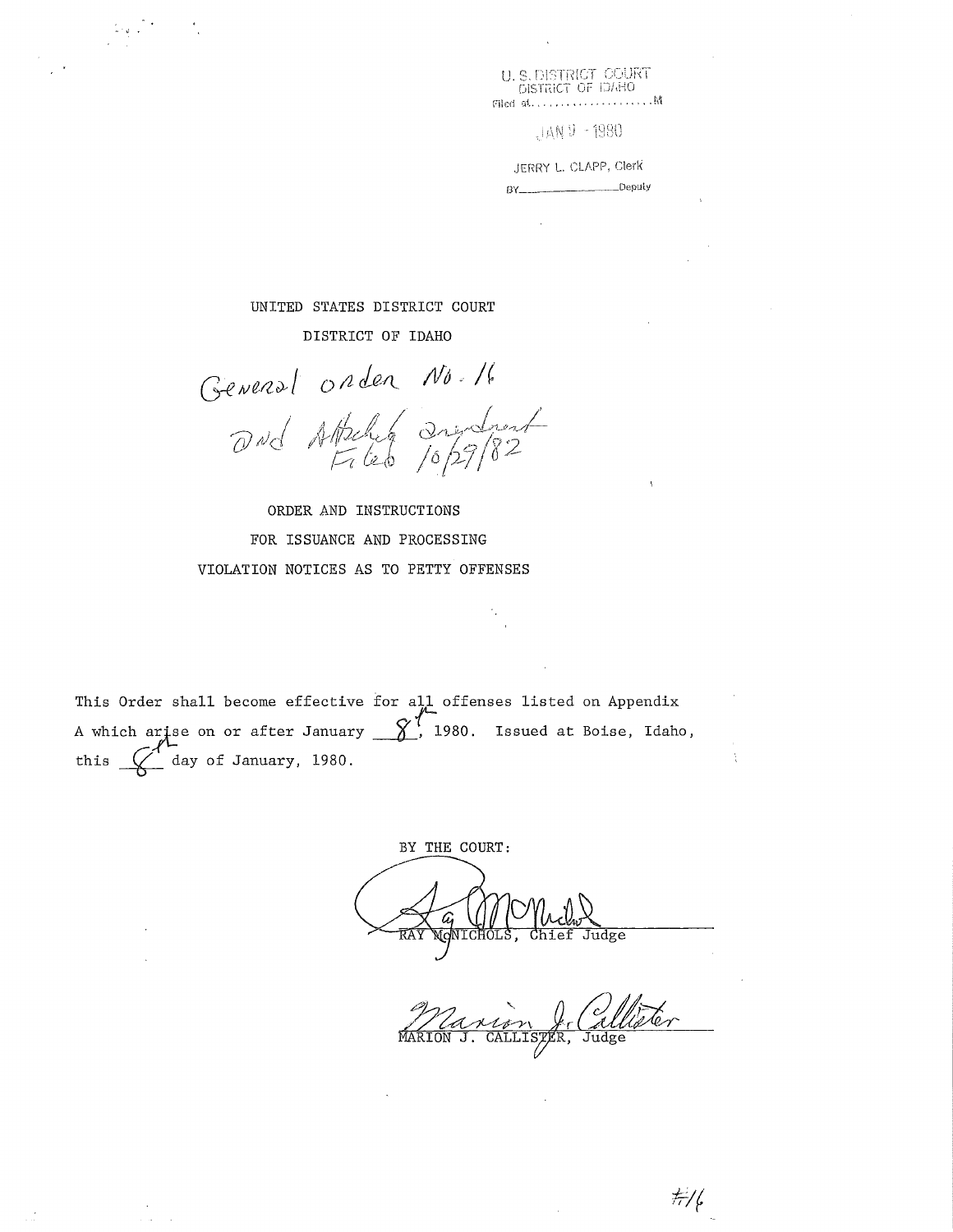### DISPOSITION OF FEDERAL PETTY OFFENSES BY MAIL OR HEARINGS

The United States District Court for the District of Idaho hereby adopts the following Rules for the Disposition of Federal Petty Offenses by Mail or Hearings:

# I. CONCEPT

# Section 1

 $\label{eq:2} \frac{1}{2}\sum_{i=1}^n\sum_{j=1}^n\frac{1}{j!}\sum_{j=1}^n\sum_{j=1}^n\frac{1}{j!}\sum_{j=1}^n\frac{1}{j!}\sum_{j=1}^n\frac{1}{j!}\sum_{j=1}^n\frac{1}{j!}\sum_{j=1}^n\frac{1}{j!}\sum_{j=1}^n\frac{1}{j!}\sum_{j=1}^n\frac{1}{j!}\sum_{j=1}^n\frac{1}{j!}\sum_{j=1}^n\frac{1}{j!}\sum_{j=1}^n\frac{1}{j!}\sum_{j=1}^n\frac{1$ 

,-'

This Order provides for forfeiture of collateral in petty offenses in lieu of appearance, thereby permitting persons charged with any of several enumerated petty offenses to post collateral in a fixed amount, to waive appearance before the Court and to consent to the forfeiture of the collateral. This forfeiture is accomplished simply by paying the prescribed amount of collateral (normally by a personal check) by placing it in a pre-addressed, postage-paid envelope furnished as part of the violation notice.

For the petty and minor offenses, whether originating under the applicable Federal Statute or regulations or applicable state statute by virtue of the Assimilated Crimes Act (18 U.S.C 13), occurring within the territorial jurisdiction of the United States Magistrate in Idaho, including areas within the boundaries of United States military installations, bases, institutions, Government reservations located on lands under the exclusive or concurrent jurisdiction of the United States,

IT IS HEREBY ORDERED THAT, except as provided below, collateral may be posted in lieu of the offender's appearance before a United States Magistrate. The person charged is not expected to appear before a United States Magistrate after posting such collateral, the amount of which can be determined by reference to Appendix "A" (Collateral Forfeiture Schedule) attached hereto. The collateral shall be forfeited to the United States and such forfeiture shall signify that the offender does not contest the charge or request a hearing before the United States Magistrate. Forfeiture of collateral shall be in the nature of a plea of nolo contendere. The Central Violations Bureau shall certify the record of any conviction of a traffic violation as required by the applicable state statute.

- 1 -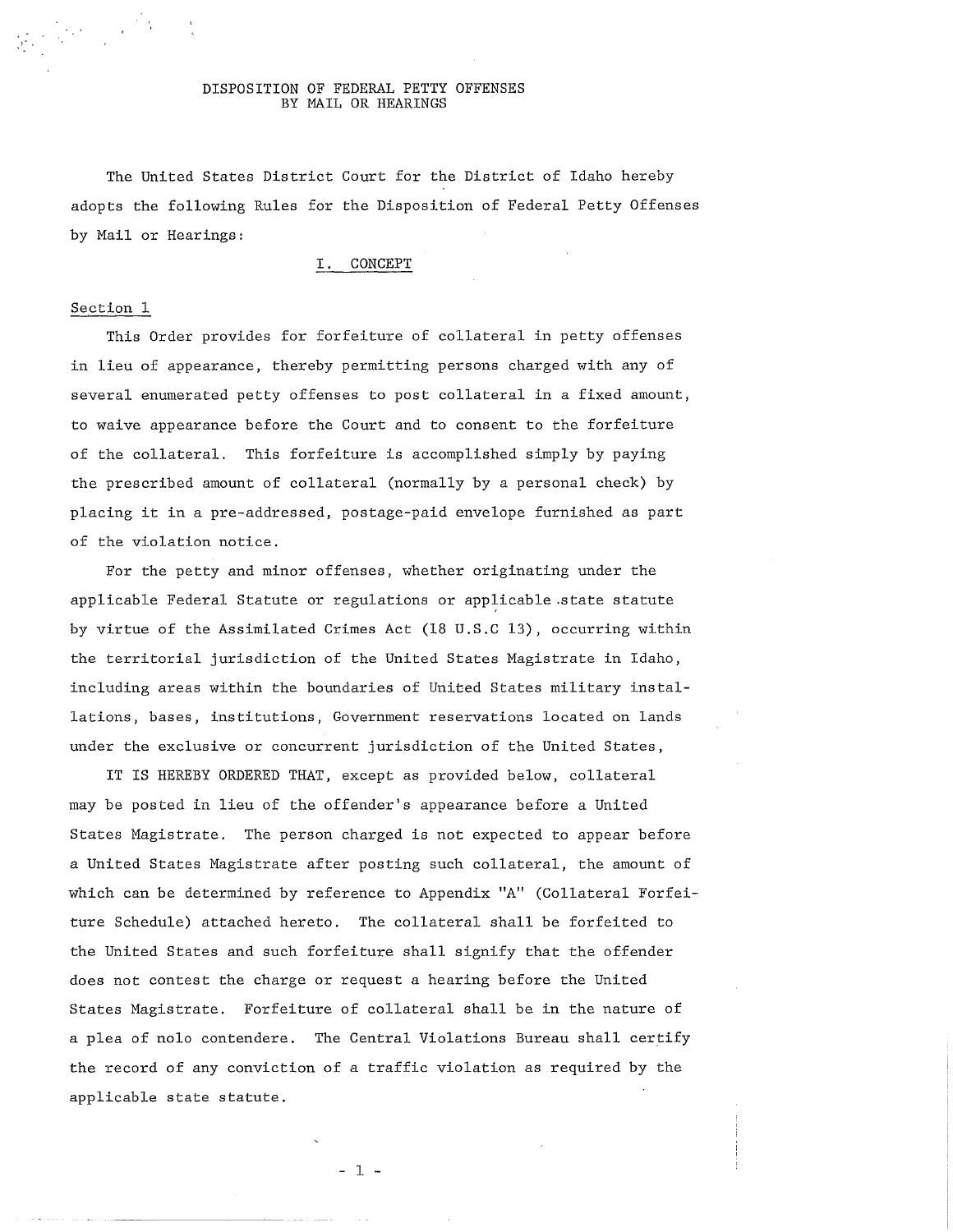No forfeiture will be permitted for the following:

1. Offenses resulting in an accident with personal injury or property damage exceeding \$200.00;

2. Operation of a motor vehicle while under the influence of intoxicating liquor or a narcotic or habit producing drug, or permitting another person, who is under the influence of intoxicating liquor or a narcotic or habit producing drug, to operate a motor vehicle owned by the defendant or in his custody or control;

3. Leaving the scene of an accident;

4. Driving while under suspension or revocation of driver's license;

5. Driving without being licensed to drive;

6. Exceeding the speed limit by more than 15 miles per hour;

7. Reckless driving.

Also set forth in Appendix "A" are those offenses, if unaggravated, for which collateral may be posted in lieu of appearance by the person charged.

# Section 2

,/ I I

This system has these primary objectives:

a. Efficient, minimal commitment of judicial and clerical time through a uniform procedure for collection of fines and the scheduling of hearings (where defendants request them or where a hearing is deemed mandatory) ;

b. Uniform method of collecting fines;

c. Convenience to the public; and

d. Expeditious enforcement of petty offense laws.

# II. OPERATING PROCEDURES OF THE CENTRAL VIOLATIONS BUREAU

This Order is issued for the purpose of establishing a Central Violations Bureau in Denver, Colorado, for processing of Violation Notices issued in the District of Idaho. The existence of this Order does not prevent a Federal Officer from filing a Complaint against an offender in lieu of issuing a citation. The procedure merely provides

 $- 2 -$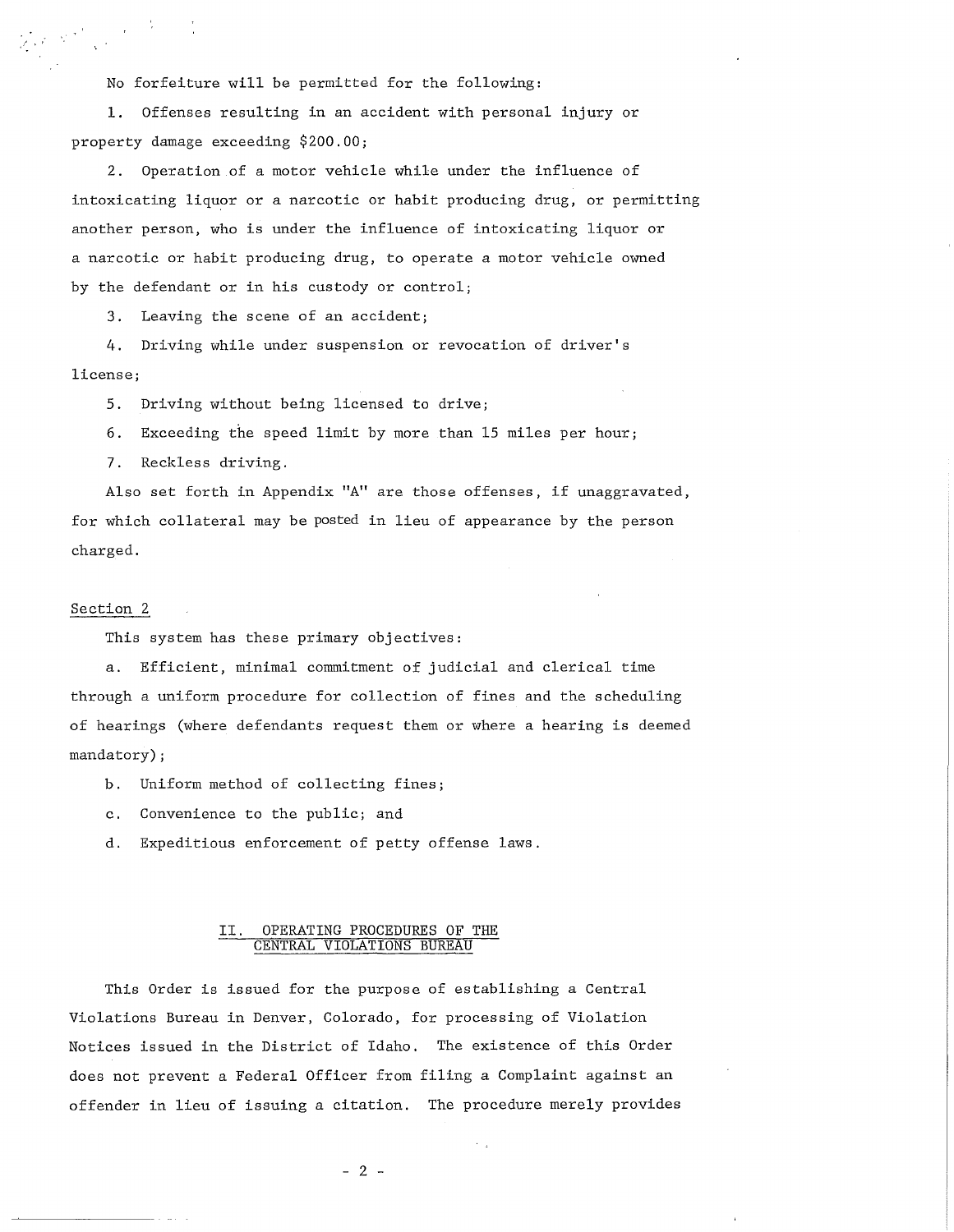an alternative method for handling petty offense cases - a method which is usually more convenient to the Federal officer and the defendant.

 $\label{eq:2} \frac{1}{2}\sum_{i=1}^N\frac{1}{\sqrt{2\pi\sigma_i^2}}\left(\frac{1}{\sigma_i^2}\right)^2\frac{1}{\sqrt{2\pi\sigma_i^2}}\left(\frac{1}{\sigma_i^2}\right)^2.$ 

Even though the amount paid is stated to be a fine, it is in actuality the posting of collateral which is forfeited if the defendant does not appear. Acceptance by the Central Violations Bureau terminates the proceeding. Forfeiture of .collateral will not be permitted on some violations on the fine list, and, therefore, the offense requires a mandatory appearance by the defendant before a Magistrate.

#### VIOLATION NOTICE

The heart of the mail-in fine system is a multi-part ticket designed to provide legal notice to the offender and to supply the Court and the agency with vital information. Tickets are printed on chemically carbonized paper and pre-numbered for accountability.

Each Federal agency is responsible for providing its officers with these Violation Notices.

The copies of the Violations Notices are disposed of as follows: White (Original) . Yellow\* Pink Ivory (Cardboard) Mailed to CVB, 1929 Stout St., Drawer 3587, Denver, Colorado 80294 Must remain attached to white copy. Kept by issuing agency Handed to offender at time of issuance or upon arrest; placed on offender's vehicle; or mailed to offender by the issuing agency

\* Some agency tickets do not have a yellow copy.

The ivory copy, in addition to providing the offender with the charges against him, also is a postage-free envelope for mailing the fine to the CVB. The back of this copy should be imprinted or stamped with the following address: Central Violations Bureau, U. S. Courthouse, 1929 Stout Street, Drawer 3587, Denver, Colorado 80294.

All Violation Notices issued must contain the following information:

1. Date of Notice. (If the date of offense is different, state it separately.) Month first, then day and year.

2. Signature and number of officer issuing notice.

3. Time and location of offense, including name of facility, forest, park, etc.

- 3 -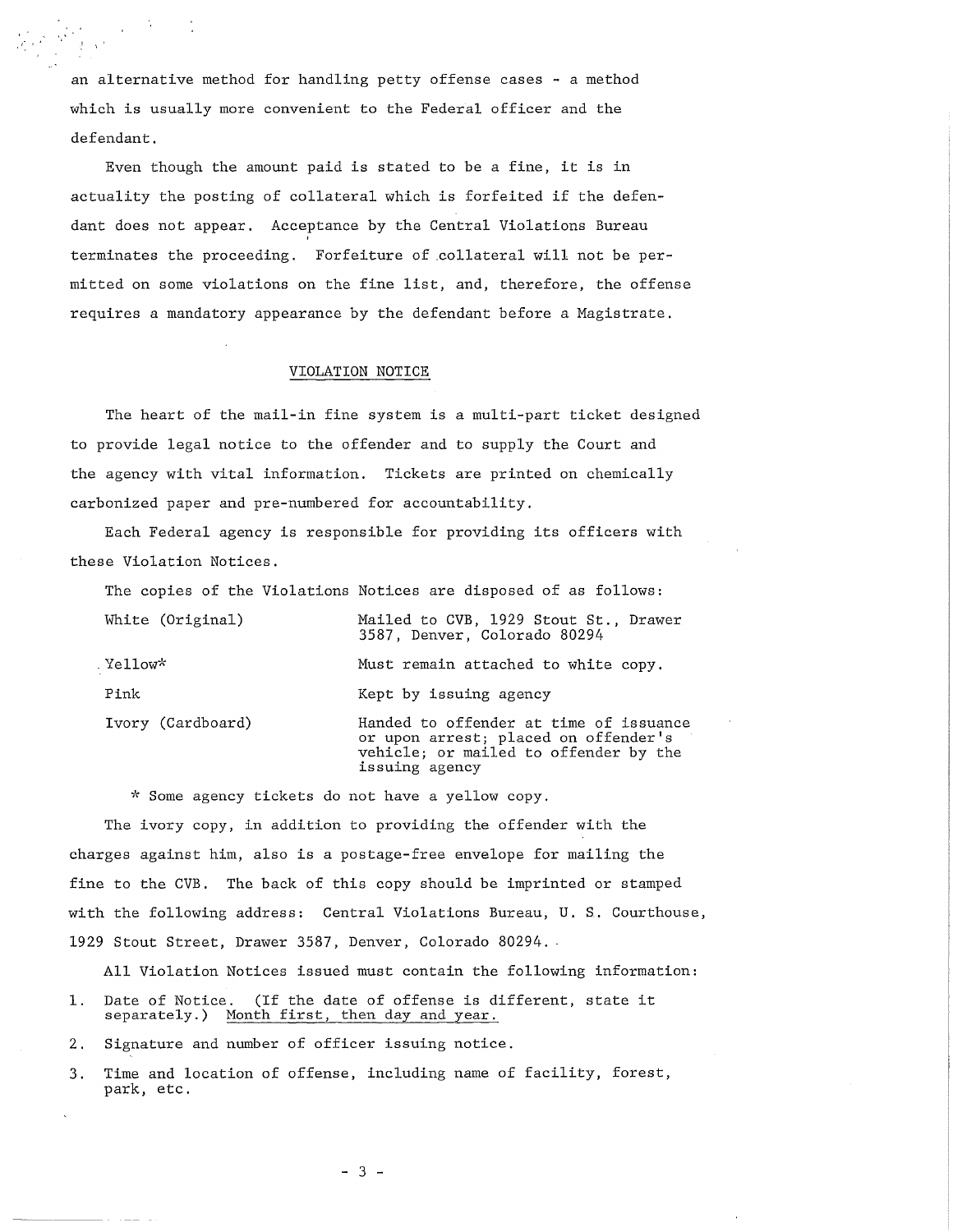- 4. Short description of offense and the pertinent CFR regulations.
- 5. Vehicle description and license number.
- 6. Name, address, zip code, birth date, and description of defendant. (Note: Please obtain a current address verbally; do not rely on a driver's license.)
- 7. Location of ranger district of Government agency. (Note: Location code numbers are listed in the preface of each fine list.)
- 8. Fine as indicated on the current CVB fine list. If the offense requires a mandatory court appearance, do not fill in the fine box. If a defendant is charged with more than one offense (one requiring a mandatory appearance and the other carrying a pre-set fine), complete two violation notices, one setting forth the mandatory appearance, and the other by filling in the fine box.

Please refer to pages 8-11 for sample Violation Notices,

CVB files by date of notice. It is IMPERATIVE therefore that the date is entered and legible on both the CVB copy and the violator's copy.

## FINE LIST

 $\frac{1}{2}$  ,  $\frac{1}{2}$ 

A fine list will be published separately for each Federal agency using the CVB system. An effort has been made to include only the most frequently cited offenses. It is felt that inclusion of applicable Federal regulations would make the fine list publication too voluminous to be practical.

The amount of the pre-set fine should be stated or Box A checked which makes an appearance before a United States Magistrate mandatory. If the issuing officer does not personally have knowledge of probable cause for the issuance of a Violation Notice, a Complaint must be filed before a United States Magistrate setting forth the facts showing probable cause learned by investigation and interview of witnesses. Also, an officer may issue a Violation Notice for a minor offense within the agency jurisdiction for a mandatory appearance.

#### REQUEST FOR ORIGINAL CITATION

In the event that the cited offender forwards the fine to the CVB and the original citation has not been received at the CVB office, the issuing agency will be advised to forward the original citation immediately. If the original has been lost, the issuing agency should so advise the CVB and the ticket will be VOIDED and the collateral returned.

 $- 4 -$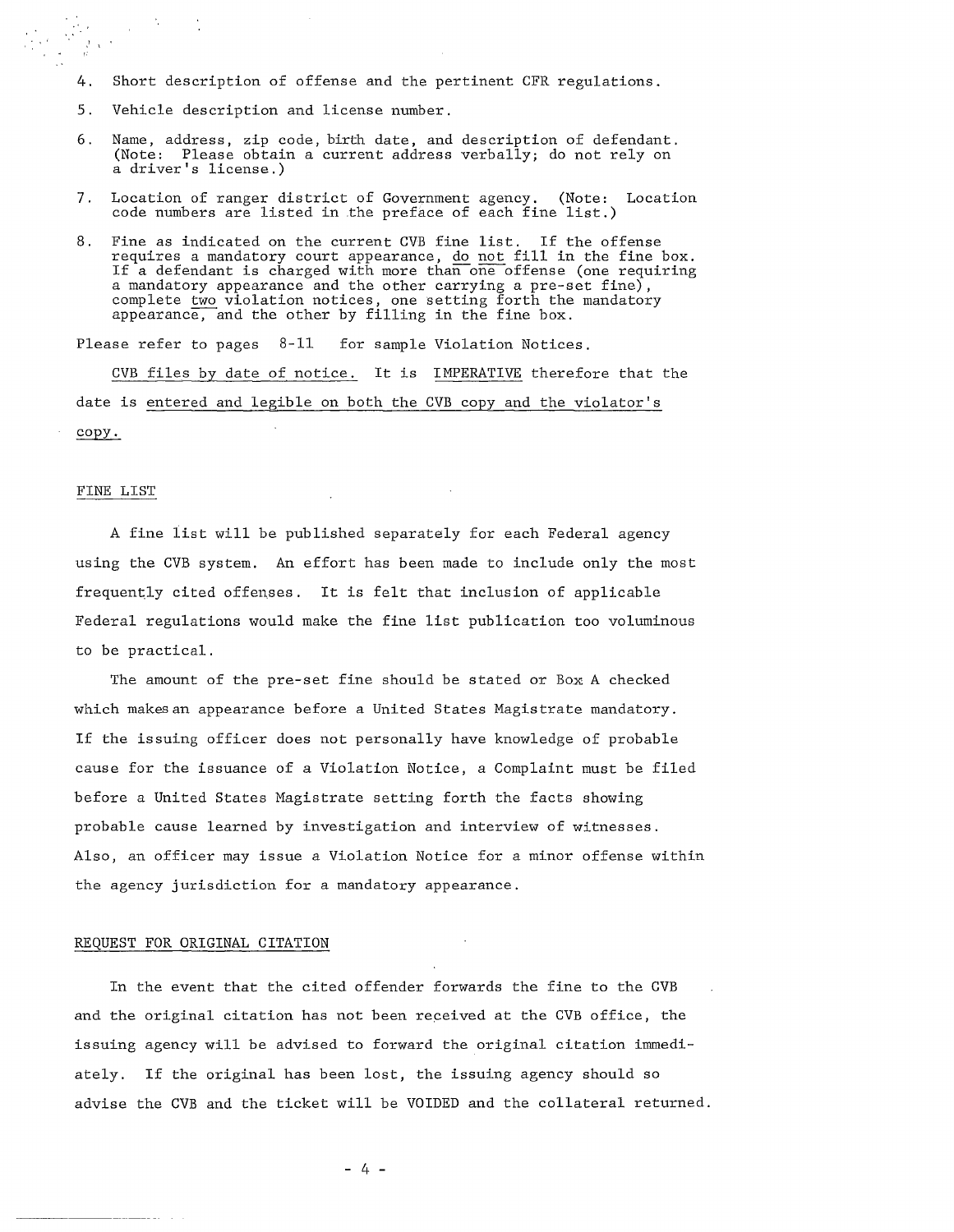## VIOLATION NOTICES ISSUED TO UNATTENDED VEHICLES

Violation Notices may be issued to unattended motor vehicles. If at all possible, the issuing agency should ascertain the violator's name and address before they are forwarded to the CVB. When this is not possible, the CVB will attempt to obtain this information.

## MAILING VIOLATION NOTICES TO THE CVB - PRE-SET FINE

A Violation Notice (original and yellow copy) should be forwarded to the CVB the same date the citation is issued. These notices should be mailed to:

> Central Violation Bureau U. S. Courthouse 1929 Stout Street Drawer 3587 Denver, Colorado 80294

These should be accompanied by a transmittal sheet, Form A0-258. CVB files by date of issuance. Please include this on the transmittal letter. For your records, include a xerox copy of this transmittal sheet and a stamped self-addressed envelope. We will then stamp this copy the date received by CVB, sign and return it in the envelope. It is imperative that the CVB receive the Violation Notices promptly. Violation Notices not submitted within ten days may be subject to dismissal.

#### VOLUNTARY APPEARANCES IN COURT ON PRE-SET FINES

If an offender wishes an appearance before a United States Magistrate, he should check the appropriate box (Box B) on his cardboard copy and mail the notice to the CVB without submitting the amount of the pre-set fine.

The CVB will promptly forward the Violation Notice to the assigned U. S. Magistrate. It then becomes the responsibility of that Magistrate to schedule all court appearances and notify the offender and the issuing agency accordingly. The Magistrate may require the posting of a bond before the hearing is scheduled.

- 5 -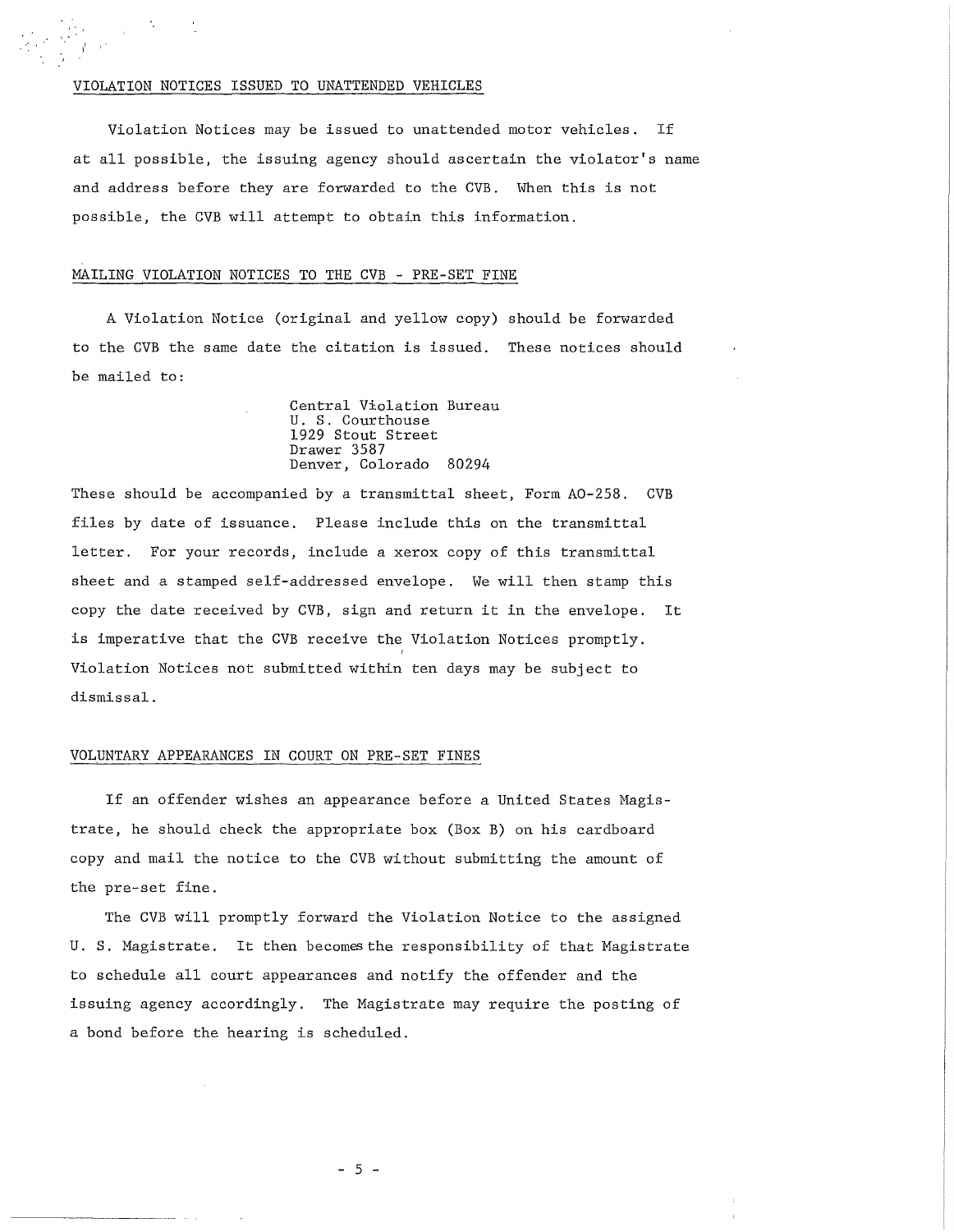## MANDATORY APPEARANCES

*<sup>i</sup>*' ,f

The CVB list indicates which offenses require a mandatory appearance before a U. S. Magistrate. When preparing such a Violation Notice, the issuing officer should check Box "1-A," indicating that the offender must appear in Court. Please do not complete this box as to place and time of the Court appearance. This information **will** be provided to the offender at a later time. The issuing agency should mail the white (original) and yellow copies of the Violation Notice to the CVB within 24 hours.

The CVB will promptly forward the Violation Notice to the assigned **U.** S. Magistrate. It then becomes the responsibility of that Magistrate to schedule all Court appearances and notify the offender, the United SEates Attorney, and the issuing agency accordingly.

# DISMISSALS

After a ticket has been given to a violator or left with their vehicle, an agency may not on its own accord dismiss a ticket. Before a ticket is given to the violator or left on a vehicle, the issuing officer may void the ticket. Voided tickets are not to be transmitted to the CVB. On those tickets submitted to CVB which the agencies feel dismissal is warranted, they are to direct a letter of explanation to the CVB. This letter should state the reason for dismissal and the name of the issuing officer and the name of the person suggesting dismissal. Upon receipt of a request for dismissal, the CVB will forward the request to the assigned Magistrate who will rule on the matter. If he grants the request, he will return it to the CVB with instructions to notify the violator and the agency. It is important that the request be made promptly in order that, if dismissed, the CVB office can notify the violator before payment is made. If the request is denied, the agency will be informed. The CVB clerks have NO authority to dismiss or change tickets. If a mandatory appearance Violation Notice is sought to be dismissed by the issuing' agency, then that request for dismissal must be directed to the Magistrate before whom the appearance was set.

The issuing law enforcement officer or officers need not be present before the individual Magistrate at the date, time and place set forth

- 6 -